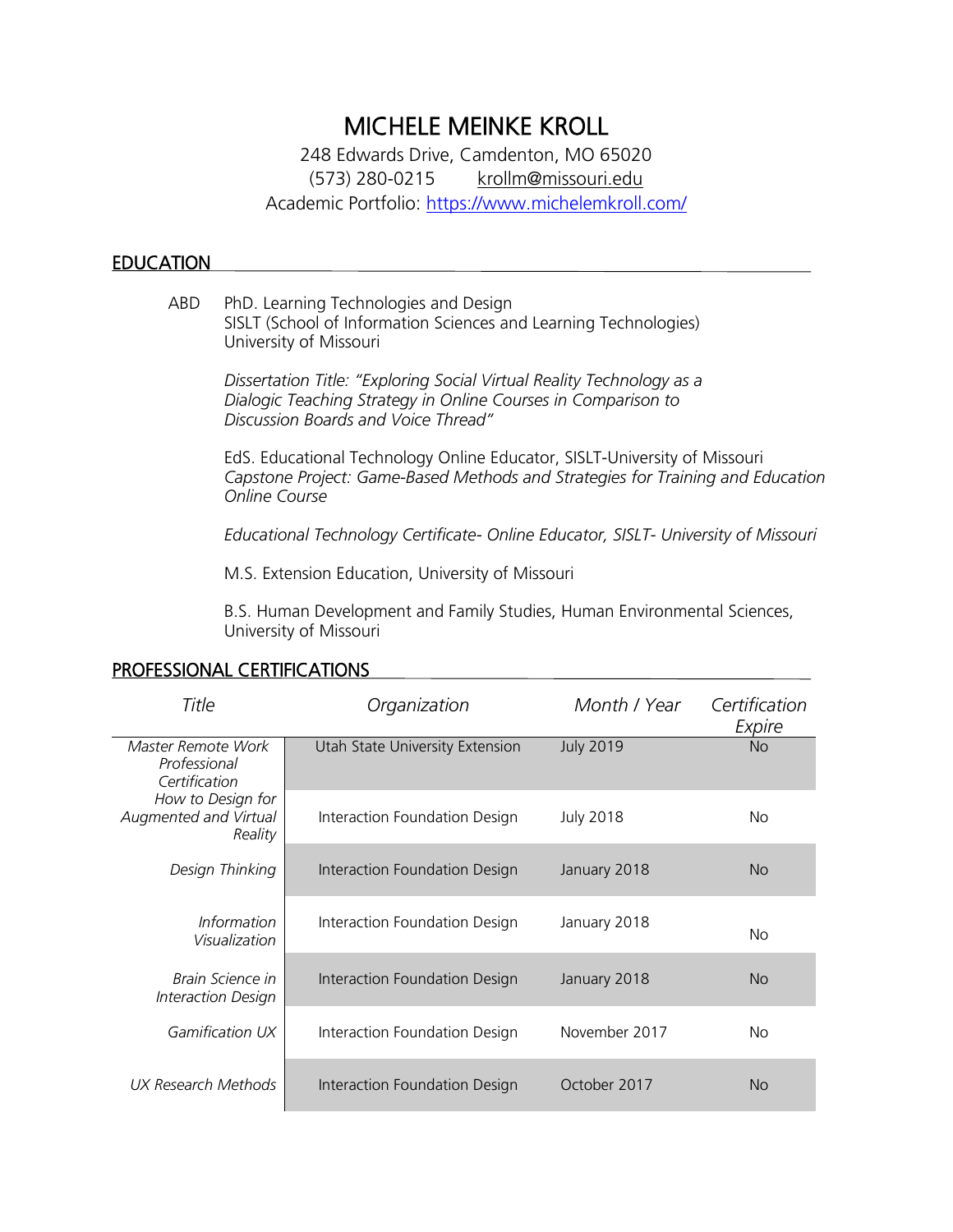# RESEARCH EXPERIENCE

*Doctoral Research Assistant- School of Information Science and Learning Technologies*

- Research internship as primary researcher for Exploring Students Use of Online Sources in Small Groups With an Augmented Reality-based Activity
- Assistant to Professor Isa Jahnke, conducting experimental design research
- Interactive Experience Lab team member conducting User Experience research using an online mobile learning app for journalism students
- Applied and Empirical data collector and analyzer

# PUBLICATIONS

Jahnke, I. and Kroll, M., (2018) *"Exploring Students' Use of Online Sources in Small Groups with an*  Augmented Reality-Based Activity: Group Dynamics Negatively Affect Identification of Authentic Online Information." *Heliyon* 4:22.<https://doi.org/10.1016/j.heliyon.2018.e00653>

## *Submitted:*

Jahnke, I. and Kroll M., (2019) "Exploring Artifact-Generated Learning with Technologies and Codesign – Enhancing Active Learning in Higher Education" Educational Technology and Research Development.

# INSTRUCTIONAL DESIGN AND TEACHING

| 2019-Ongoing | Master Remote Work Professional Certificate Course- Utah State University |
|--------------|---------------------------------------------------------------------------|
| 2019         | 7310, Agile Project Development, College of Education: MU SISLT, Canvas   |
| 2019         | Gamification Certificate Proposal, College of Education, MU SISLT, Canvas |
| 2017         | 9471, Instructional Systems Design (Canvas)                               |
|              | <b>Student Teaching Assistant</b>                                         |
|              | Designed Interactive Modules - Articulate Storyline                       |
|              | Bloom's Stretch and Bloom's Battleship<br>$\bullet$                       |
|              | ISD (Instructional Systems Design) Adventure<br>$\bullet$                 |
|              | Learning Analytics<br>$\bullet$                                           |
| 2016         | Game-Based Methods and Strategies for Training and Education, Blackboard  |
| 2016         | Designing and Teaching with Mixed Reality, Graduate Certificate Proposal  |
| 2016-Ongoing | Leadership Development                                                    |

# JURIED CONFERENCE PRESENTATIONS

| 2019 | <b>Building and Implementing a Housing Site Information System Prototype, International</b><br>Community Development Society, Columbia, MO                                                                             |
|------|------------------------------------------------------------------------------------------------------------------------------------------------------------------------------------------------------------------------|
| 2018 | Co-Designing Games for Learning with Technology-Experience from a Project for<br>Non-IT Students (Research Presentation), Association for Communications<br>and Technologies International Conference, Kansas City, MO |
| 2018 | Effective Design of Online Courses Promoting Meaningful Learning (Round Table),<br>Association for Communications and Technologies International Conference,<br>Kansas City, MO                                        |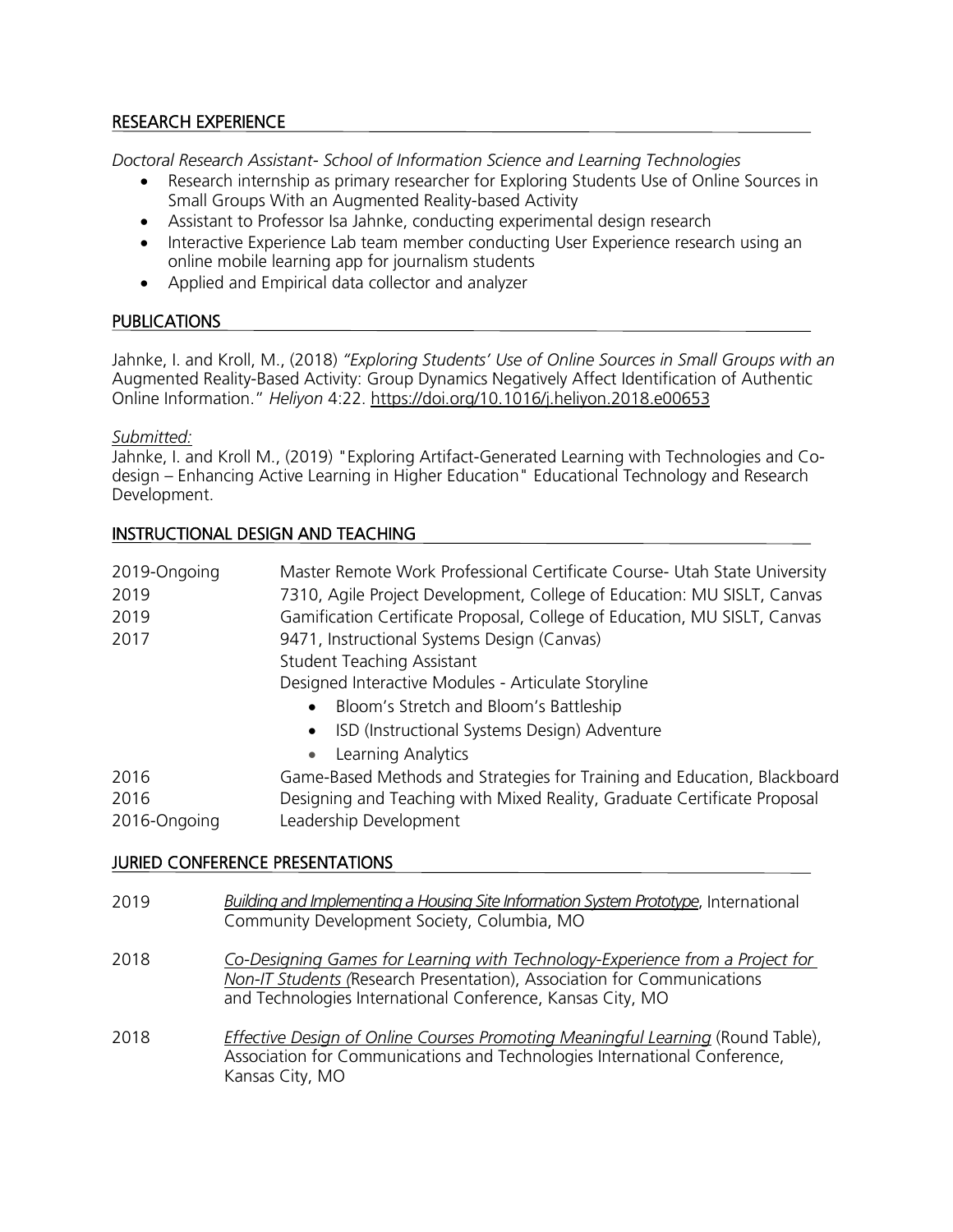| 2017           | Using Mobile Technology and Augmented Reality to Create Interactive Digital<br>Tourism Opportunities, National Community Development Society, Big Sky MT |
|----------------|----------------------------------------------------------------------------------------------------------------------------------------------------------|
| 2017           | Using Technology as an Assessment Tool, Annual Extension Summit,<br>Columbia, MO                                                                         |
| 2016           | Interactive Print Using Augmented Reality, eXtension National Conference, San<br>Antonio, TX                                                             |
| 2016           | 4-H Volunteer Orientation using Articulate Storyline and Qualtrics, eXtension<br>National Conference, San Antonio, TX                                    |
| 2016           | Augmented Reality: A New Tool for Extension Professionals, Webinar and Blog<br>Series (National eXtension)                                               |
| <b>POSTERS</b> |                                                                                                                                                          |
| 2016           | Beyond the Campus Walking Tour: An Augmented Learning eXpedition, Mizzou<br>Research Day                                                                 |

2016 *Beyond the Campus Walking Tour: An Augmented Learning eXpedition*, GLS Conference, Games, Learning and Society Conference

## PROFESSIONAL CONFERENCE PAPER REVIEWER

| 2018      | ICI S |
|-----------|-------|
| 2016-2017 | CHI.  |
| 2016      | CSCI. |

### PROFESSIONAL EXPERIENCE

University of Missouri Off-Campus Faculty- Community Economic Development Specialist, NTT Rank: Extension Professional

- Community Action Research
- Strategic Planning / Assessment
- Data Analysis and Trends

### Learning Technology Related Course Design and Instruction:

- 2020 Engaging Audiences using Zoom: Using the Whiteboard and Break Out Rooms
- 2019 Using Collaborative Web 2.0 Tools for Meaningful Learning
- 2019 Using Social Media to Target your Audience
- 2018 How to Use Box
- 2018 Build your Board for Non-Profits (transferred from Blackboard to Canvas)
- 2018 WC CES- New Faculty Cohort Orientation and Onboarding, Canvas
- 2018 Using Screen Cast Software
- 2017 New Faculty Cohort Training, Canvas
- 2017 Qualtrics Tutorial: Building Assessments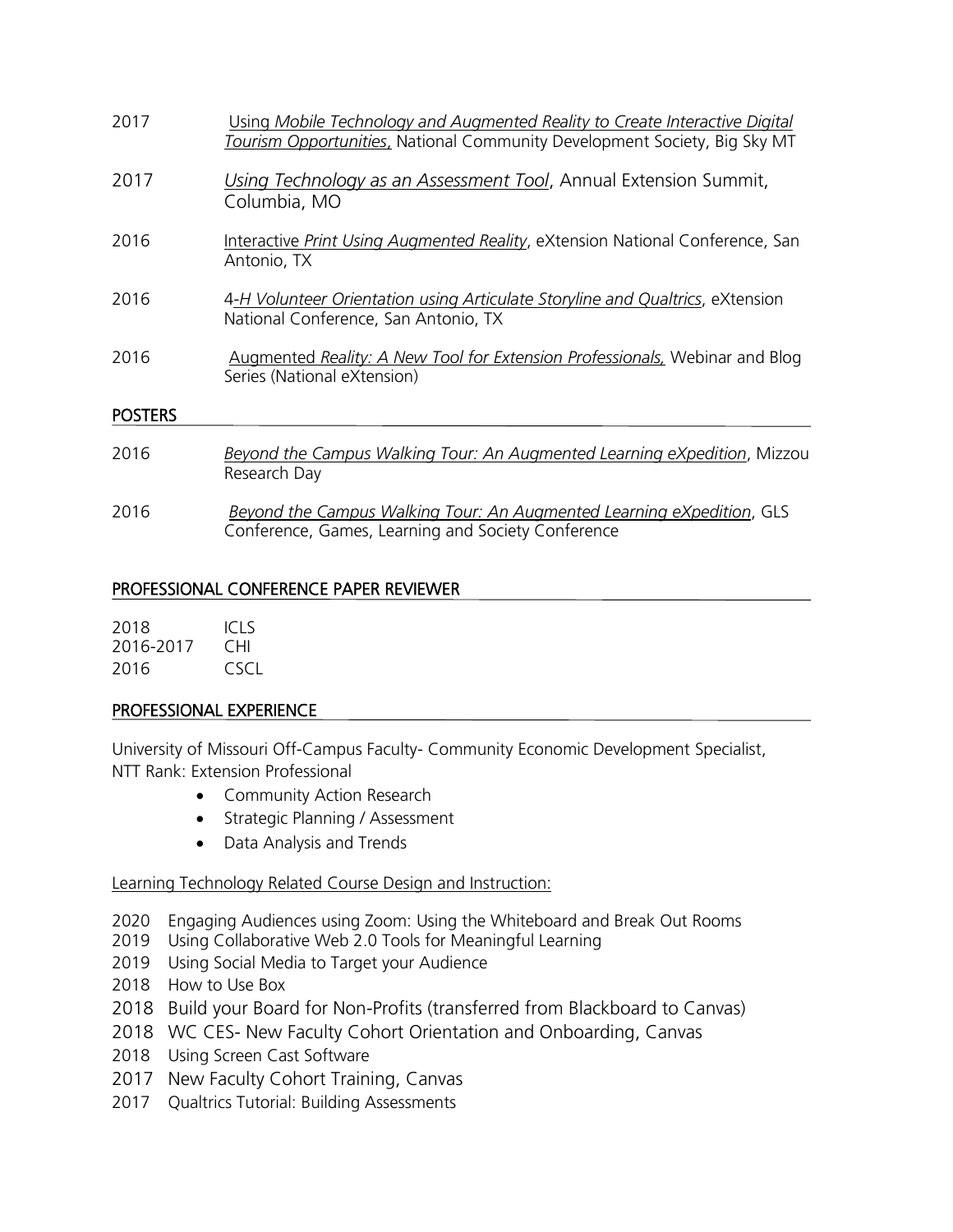- 2017 Which Website Platform should Luse?
- 2016 Guidigo: Mobile App for Learning

# UNIVERSITY SERVICE

| 2020         | University of Missouri Assistant Vice Chancellor for Extension and       |
|--------------|--------------------------------------------------------------------------|
|              | Engagement Search Committee                                              |
| 2019-Ongoing | Non-Tenure Track Faculty Promotion Committee                             |
| 2019         | University of Missouri Public Policy Institute Director Search Committee |
| 2018-Ongoing | New Extension Field Faculty Mentor                                       |
| 2017         | New Extension Faculty Cohort Training Team Member                        |
| 2016         | SISLT Student Ambassador                                                 |
|              |                                                                          |

### PROFESSIONAL MEMBERSHIPS

| $2018 -$ Ongoing | Association for Educational Communications and Technology (AECT) |
|------------------|------------------------------------------------------------------|
| $2017 - 2018$    | Interaction Design Foundation (IDF)                              |
| $2016 - 2019$    | Learning Technologies Graduate Students Association (LIGSA)      |
| $2016 - 2019$    | American Society for Information Science and Technology Students |
|                  | (ASSIS&T)                                                        |

## AWARDS AND RECOGNITIONS

Community Economic Development Collaborative Innovator Award Superior Graduate Achievement Award Nominated for Top 10 Women of the Lake in Leadership Distinguished Service Award- National Association of Extension 4-H Agents Fort Leonard Wood Generals Coin Quality People Award University of Missouri Extension Teamwork Award Project PASS 21<sup>st</sup> Century Learning Grant Achievement in 4H Afterschool Programs National Extension Leadership Development Institute Missouri Extension Leadership Development Institute Outreach and Extension Teamwork Award Certificate of Achievement for Outstanding Contributions to Volunteers in Overseas Cooperative Assistance and Farmers Women Association of Lithuania Regional Program Leader Award

### RESEARCH INTERESTS

Investigations to improve the pedagogical ecology of web 2.0 technologies that support meaningful and collaborative online learning by developing and designing new methods for teaching and learning using immersive technologies.

*Learning Technologies and Design Competencies:*

Design learning environments; Develop learning systems apps;